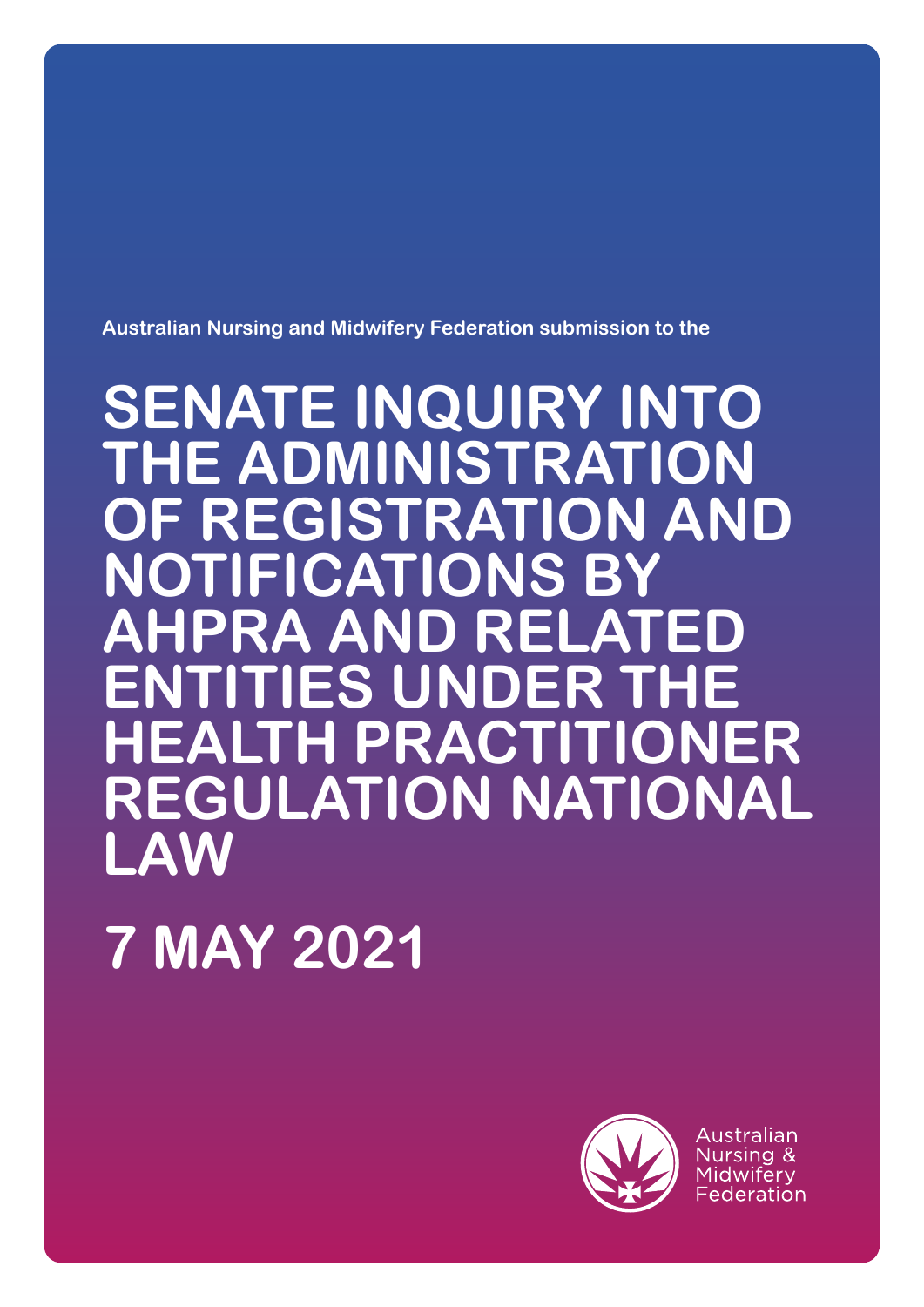

> **Annie Butler Federal Secretary**

**Lori-anne Sharp Assistant Federal Secretary**

**Australian Nursing and Midwifery Federation Level 1, 365 Queen Street, Melbourne VIC 3000 T: 03 9602 8500 F: 03 9602 8567 E: anmffederal@anmf.org.au W: www.anmf.org.au**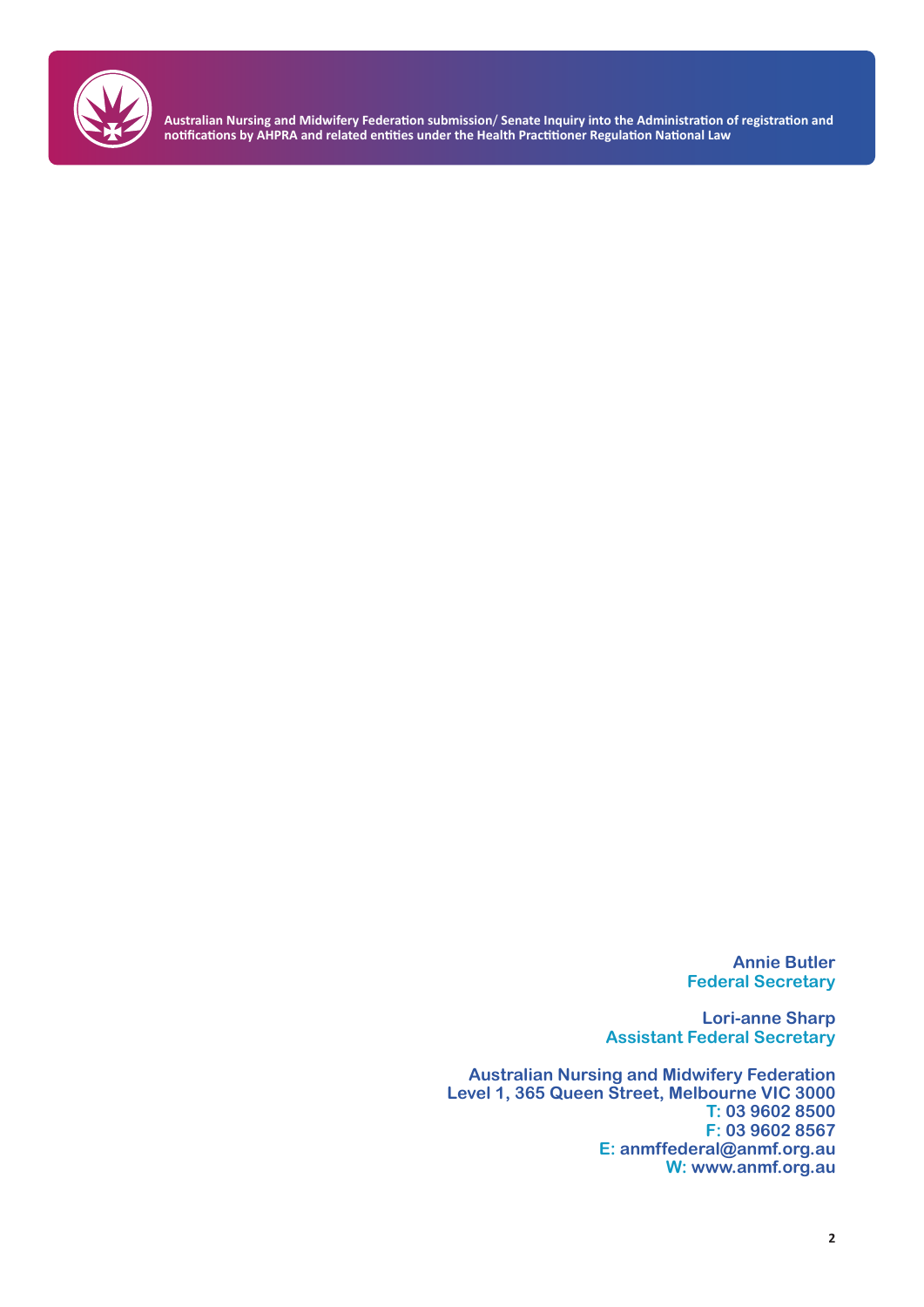

## **INTRODUCTION**

The Australian Nursing and Midwifery Federation (ANMF) is Australia's largest national union and professional nursing and midwifery organisation. In collaboration with the ANMF's eight state and territory branches, we represent the professional, industrial and political interests of more than 300,000 nurses, midwives and carers across the country.

Our members work in the public and private health, aged care and disability sectors across a wide variety of urban, rural and remote locations. We work with them to improve their ability to deliver safe and best practice care in each and every one of these settings, fulfil their professional goals and achieve a healthy work/life balance.

Our strong and growing membership and integrated role as both a professional and industrial organisation provide us with a complete understanding of all aspects of the nursing and midwifery professions and see us uniquely placed to defend and advance our professions.

Through our work with members we aim to strengthen the contribution of nursing and midwifery to improving Australia's health and aged care systems, and the health of our national and global communities.

On behalf of our large and growing membership, the ANMF has both professional and industrial interest in, and concern for, matters relating to the regulation and practice of registered health practitioners. We have been a long-standing supporter of the importance of the National Registration and Accreditation Scheme (NRAS) for all regulated health professions in Australia, and continue to advocate for equity and fairness in the application of the Health Practitioner Regulation National Law (National Law).

The ANMF appreciates the opportunity to provide a response to the Senate Inquiry into the administration of registration and notifications by the Australian Health Practitioners Regulation Agency (Ahpra) and related entities under the National Law.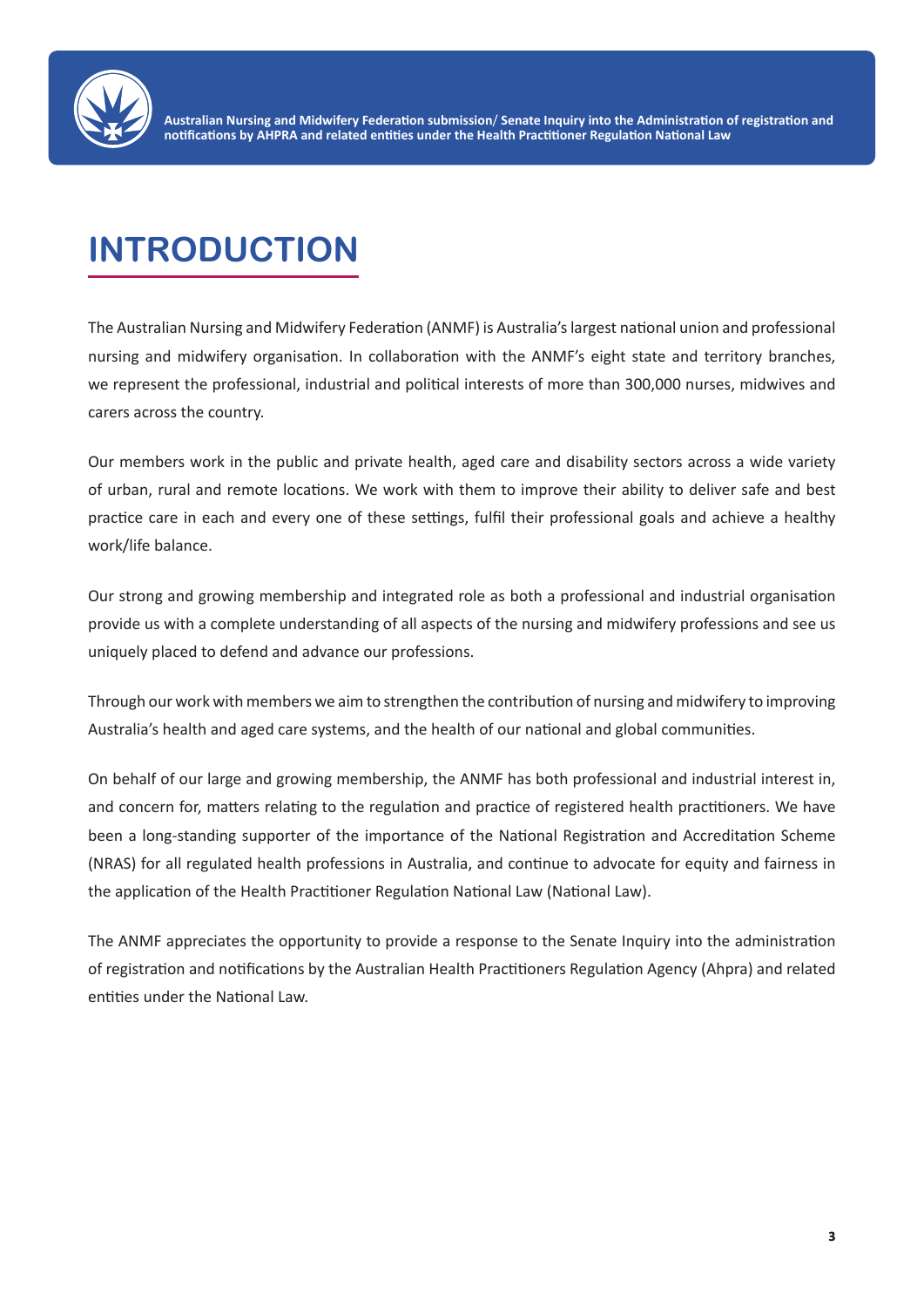

The ANMF was a robust advocate for the introduction of a national registration and regulation scheme (NRAS) prior to its commencement in 2010. The National Scheme provides safeguards for the public and allows our highly mobile nursing and midwifery workforces to move within jurisdictions more easily and seamlessly. Other benefits include regulatory consistency, including codes of ethics and conduct, and requirements for English language skills, criminal history checks, recency of practice, professional indemnity insurance and continuing professional development. The advantages of a nationally-regulated professional health practitioner workforce have also been unexpectedly demonstrated by the pandemic sub-register and practitioner education demanded by COVID-19 and the roll-out of vaccinations, which would have required far more organisational cooperation, discussion, and delay had the pandemic occurred prior to the NRAS.

We have developed solid, durable professional relationships with Ahpra, the Nursing and Midwifery Board of Australia (NMBA), and the Australian Nursing and Midwifery Accreditation Council (ANMAC). Consequently, Ahpra and the National Board regularly engage in consultation with the ANMF, both formally and informally, regarding decision-making, policy, standards, codes and guidelines. This most often takes the form of commentary, feedback and recommendations regarding: registration processes; notifications; management of disciplinary procedures; the fitness of education programs to meet professional practice requirements and industry needs; or to enable communication with our large national membership of nurses and midwives.

In addition, representatives from the NMBA and Ahpra regularly meet with the ANMF Federal Office elected officials and senior staff, and with the ANMF's national Professional Advisory Committee. Ahpra and the NMBA regularly attend and present at the Coalition of National Nursing and Midwifery Organisations (CoNNMO) member meetings, for which the ANMF is secretariat. Maintaining these important connections allows the regulator to understand and respond to the professions' concerns, improving the experiences of our members and safeguarding the public.

Although there are some points of difference between the ANMF and Ahpra and the National Board, the ANMF is supportive of the NRAS. We appreciate the robust engagement and communication that has been established, and now occurs regularly with the ANMF, the NMBA, Ahpra and ANMAC.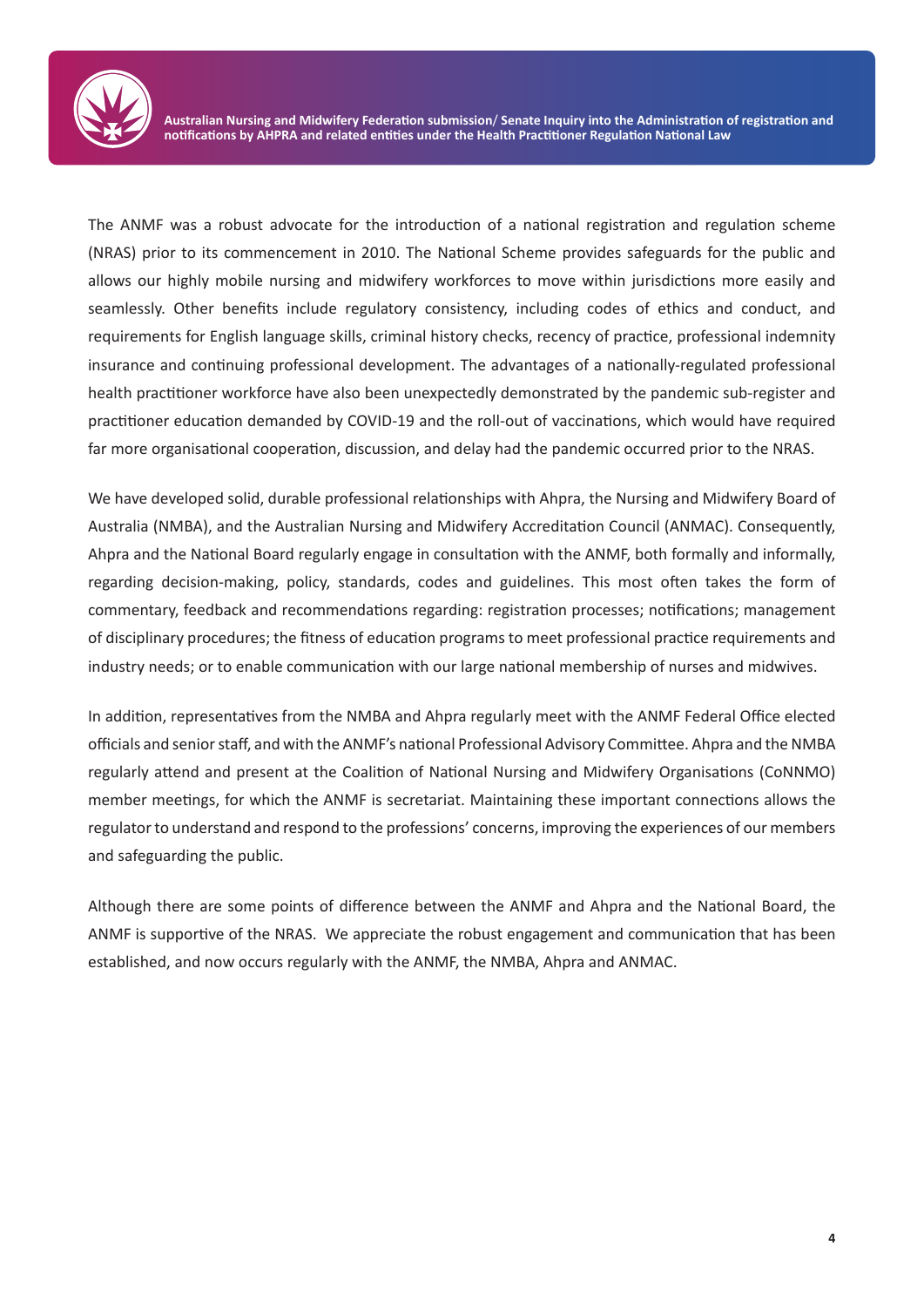

## **Terms of Reference**

**The administration of registration and notifications by the Australian Health Practitioner Regulation Agency (Ahpra) and related entities under the Health Practitioner Regulation National Law (National Law), with particular reference to:**

## **a. The current standards for registration of health practitioners by the Ahpra and the National Boards under the National Law;**

The ANMF supports the Nursing and Midwifery Board of Australia's (NMBA) registration standards regarding criminal history, English language skills, continuing professional development, professional indemnity insurance arrangements, and endorsements for nurse practitioner, scheduled medications for midwives, and scheduled medications for registered nurses (rural and isolated practice). These standards guide nurses' and midwives' professional practice.

#### *Recency of practice*

The ANMF provided a submission to the NMBA's 2020 Recency of Practice review<sup>1</sup> that detailed our opposition to proposed changes to the recency of practice requirements. We consider the proposed amendment to be unnecessarily complicated and more demanding, without evidence to demonstrate that the existing requirement is inadequate. The ANMF believes this proposed change will have a gendered impact on nursing and midwifery that is less pronounced with other professions, as women comprise the majority of our professions, and are most often the primary care givers for children and ageing parents, often necessitating a break from the workforce. The ANMF continues to await the NMBA decision in relation to the proposed change to the recency of practice requirement for nurses and midwives.

The ANMF does not support the current ten-year blanket cut off for applicants requesting to re-enter the register after a period of lapsed nursing and midwifery practice. At present, regardless of the length and nature of the applicant's previous professional practice experience and educational qualifications, these individuals are required to complete another NMBA-approved program of study leading to registration. We are unaware of any evidence that supports this otherwise arbitrary timeframe. The ANMF has instead long argued that a safer and more useful recency of practice standard would allow for greater flexibility that recognises length and type of experience undertaken by the previously registered nurse or midwife, in addition to time away from clinical setting.

Unlike the current standard, an individual performance assessment would recognise the difference between a formerly registered nurse with twenty years of acute clinical experience who has maintained a connection with the profession through continuing professional education, and a nurse who left the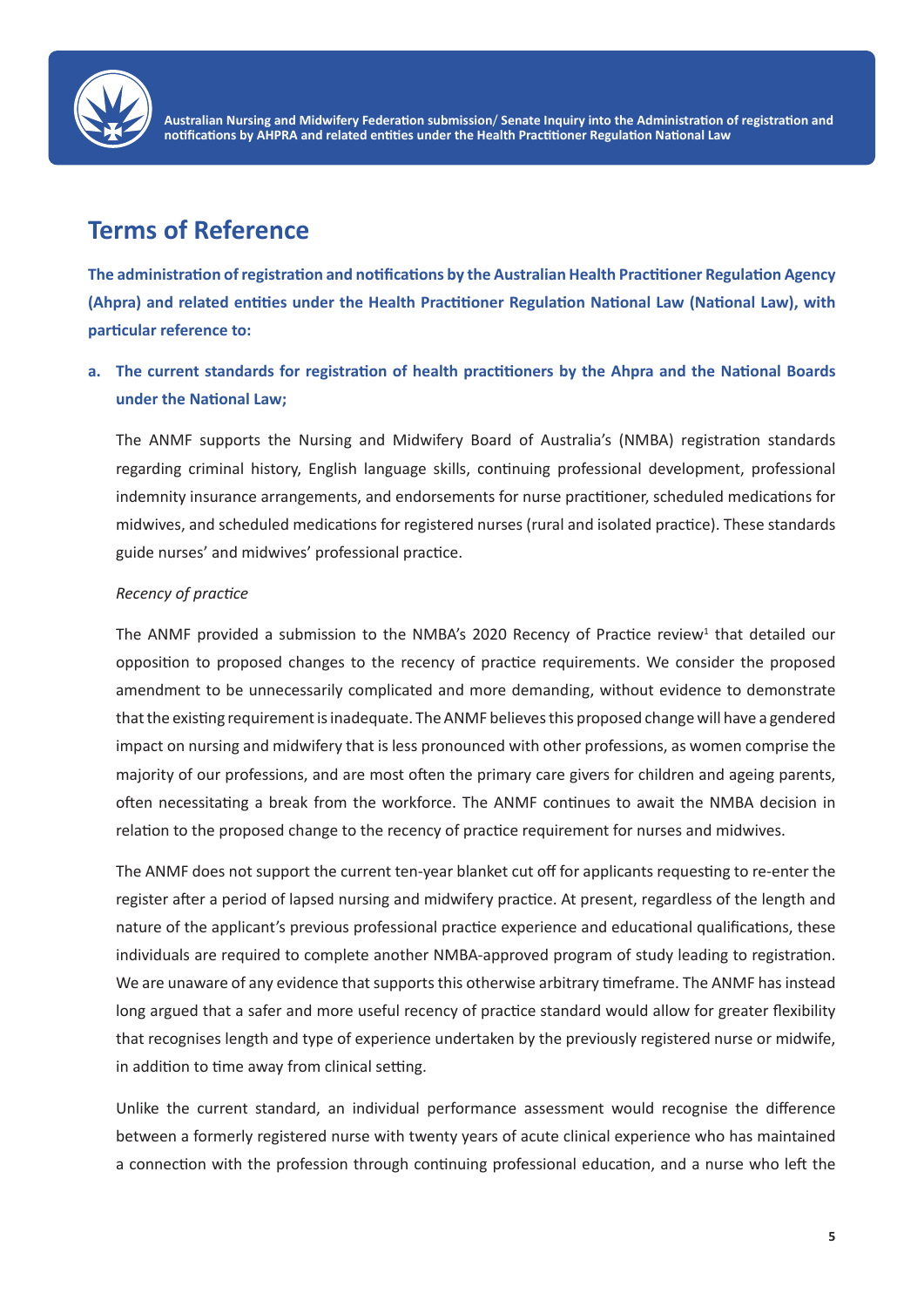

profession after completing only their first year. Allowing this kind of individual performance assessment would be fairer for the registrant, and better meet the interests of the public by allowing safe, experienced professionals to return to nursing practice. This process would be different from but not dissimilar to that now being used for Internationally Qualified Nurses and Midwives (IQNM's), where decision-making about registration is based on the applicant's individual knowledge and skill to determine whether they meet the standards for practice.

## **b. The role of Ahpra, the National Boards, and other relevant organisations, in addressing concerns about the practice and conduct of registered health practitioners;**

The ANMF and its Branches advise and represent nurses and midwives who are dealing with Ahpra and the NMBA notifications and specific issues concerning initial registration, compliance, registration renewal, competence, public safety, fitness to practice, and return or re-entry to practice. The ANMF is aware that there are improvements currently being made by Ahpra to its notifications process that will impact practice and conduct matters for nurses and midwives. However, the main concerns of our members relate to delays, inappropriate notifications by employers and conditions placed on registration.

#### *Delays*

Our members often report delays beyond the usual 90 days for their matters to be actioned or completed. The ANMF attribute this to a combination of staff turnover and adopting a decentralised national process for handling matters. These factors have meant practitioners no longer have continuity with the allocated officer handling their case but instead need to make contact each time through a generic email address or phone number. Our members are therefore often required to summarise events to every new officer they speak with. In some instances, the case manager goes on leave or changes position without handing the file on to a new compliance or registration officer, leaving it effectively 'on hold' until the member enquires about progress.

Under sections 85 (application for registration) and 106 (application for endorsement) of the National Law, the NMBA is obligated to make a determination within 90 days of receiving an application, but this may be extended (by a minimum of 40 days) with the agreement of the applicant. As the relevant sections state:

*If a National Board fails to decide an application for [registration/endorsement] within 90 days after its receipt, or the longer period agreed between the Board and the applicant, the failure by the Board to make a decision is taken to be a decision to refuse to [register/ endorse] the applicant.<sup>2</sup>*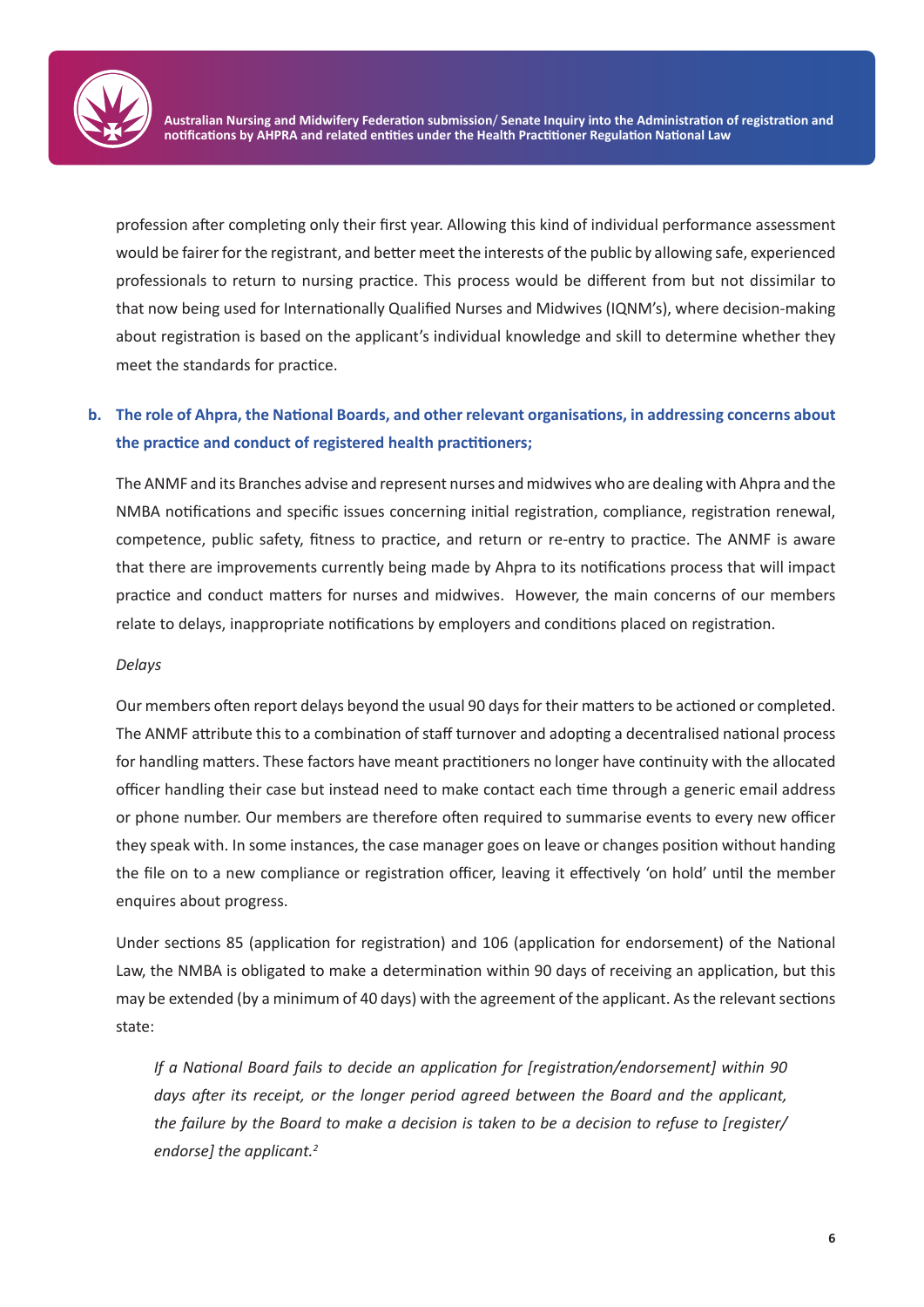

In other words, if the applicant doesn't agree to an extension they are refused registration or endorsement, making this less a joint decision than one made by and to suit the Board.

We acknowledge there are genuine cases where factors like seeking legal counsel and gathering sufficient evidence mean that an extension beyond ninety days is warranted. However, the experience of too many ANMF members making applications under section 85 or 106 is that this section of the National Law is used because of Ahpra's processing delays. These delays can apply to both decisions and updates about the progress of a case. They increase the workload of ANMF Branch staff and, more importantly, substantially adversely affect our members' emotional and financial wellbeing. In some cases, the delays also result in lost employment opportunities, particularly new registrants losing supported graduate program places.

This section in the National Law must only be enacted by exception, not for convenience, and the resulting time extension must be finite and justified. One of our Branches reports delays in cases of four to five years before resolution, which takes a serious toll on the health practitioner's mental health. This is not aided by the increasing likelihood that the prolonged nature of the case resolution may result in the practitioner failing to meet recency of practice requirements, resulting in further involvement with the NMBA.

#### *Inappropriate notifications by employers*

ANMF's state and territory Branches report cases where issues of conduct or clinical practice could be more appropriately dealt with locally by the employer of the nurse or midwife, but are instead referred to Ahpra. We know that, once matters are so escalated, the regulator's workload is increased, which in turn contributes to additional delay in the management of genuine cases of concern. In these instances, where these functions would be more appropriately carried out at a local level, it appears employers have used Ahpra to investigate and provide disciplinary measures.

It is our opinion that Ahpra and the NMBA should only be involved when a health practitioner's conduct is likely or carries an actual or potential risk to public safety. That does not include instances when a nurse or midwife did not comply with organisational policy or procedure, made a medication administration error that didn't result in an adverse outcome, or did not demonstrate to the employer the required professional practice and performance improvement despite performance management processes. These are all examples provided by our Branches of cases referred to Ahpra and accepted by the NMBA for investigation, despite Ahpra's guidelines clearly stating: "Mandatory notifications should not be used as a performance or risk management measure… Performance management alone does not meet the threshold for mandatory notifications."<sup>3</sup> Of course it is imperative that, where the practitioner poses an immediate or ongoing risk to the public, a notification is made to Ahpra and referred to the relevant Board as soon as is practicable.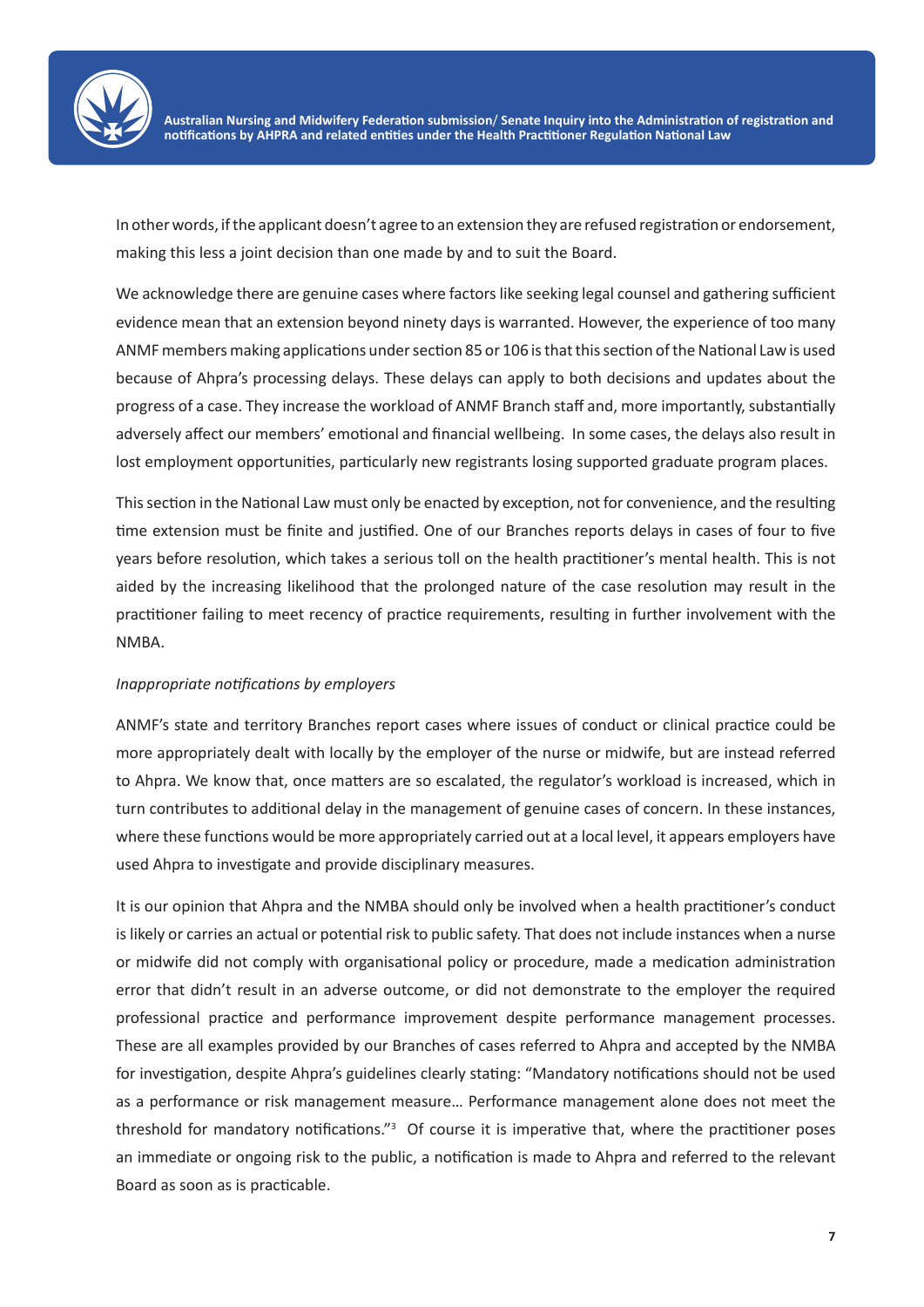

#### *Conditions placed on registration*

While it is appropriate for some practitioners to have conditions on their registration, these conditions must be reasonable and able to be met. The problematic issue of supervised practice is discussed in the next section, but ANMF Branches report an increasing number of education conditions that our members find challenging, if not impossible, to comply with. While there are anecdotal reports that the NMBA's professional team checks the availability of proposed education requirements, Branches have been unable to verify this, nor find courses that meet the NMBA's conditions. A commonly required condition is that a member completes a refresher or re-entry program, even though there are very few programs available in Australia for nursing or midwifery refresher or re-entry. It should be noted that with the implementation of the NMBA's Outcomes Based Assessment for IQNMs, it is most likely education providers will find the reduction in potential student numbers will impact the financial viability of re-entry programs. The NMBA therefore needs to review the re-entry policy to ensure that there are appropriate and achievable pathways that allow previously registered nurses and midwives to re-enter the professions.

This gap between the requirement and the capacity to meet it covers other conditions, too; for example, in one case, a member was instructed to complete an ethics module that had not been delivered for over three years. Sourcing an appropriate program can be time consuming, frustrating, add to existing stress, and registrants can incur significant costs to undertake this tailored education. This would not be a problem if similar services were available from multiple providers, and members are informed of the options.

The Board needs to ensure that the mandated education conditions can be reasonably met – that is, that they actually exist, have positions available without extensive wait periods, at a reasonable cost, and are accessible to nurses and midwives (for example, through online or flexible delivery). Ideally, the NMBA would provide a list of appropriate and approved education resources/programs that, if satisfactorily completed, will allow the condition/s to be lifted.

The ANMF believes the NMBA's capacity to delivery timely, just, achievable outcomes for our members require their staff have access to regularly updated resources. These resources should include relevant education programs that address registrant short falls (from documentation modules and professional ethics courses to the availability and cost of re-entry to practice programs in each area), to inform the Board's decision-making about conditions.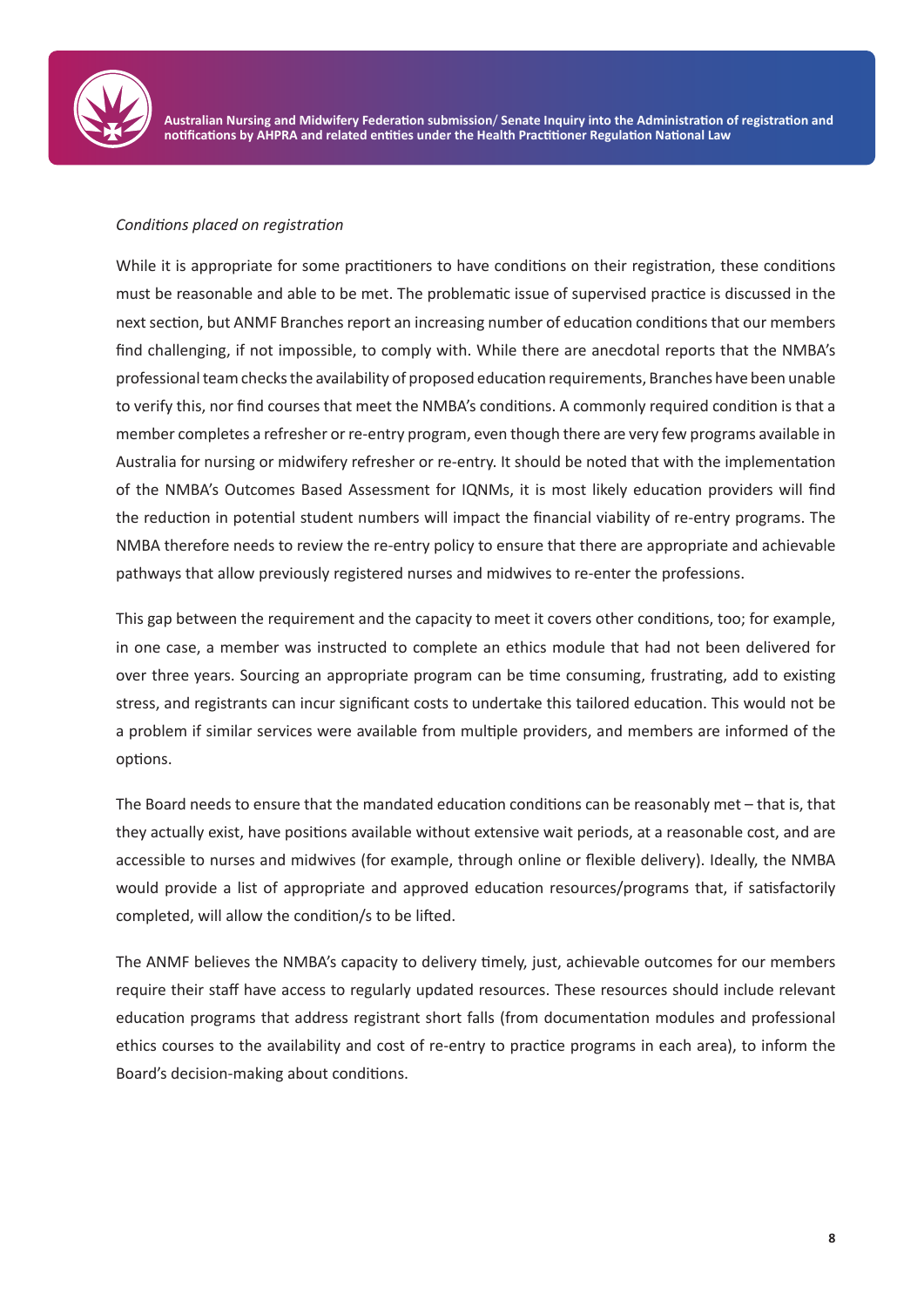

## **c. The adequacy and suitability of arrangements for health practitioners subject to supervised practice as part of the registration process or due to a notification;**

The ANMF supports the NMBA's recently revised supervision guidelines for nursing and midwifery,<sup>4</sup> particularly the increased flexibility allowed, and the timeframe change for notifying Ahpra of the nominated supervisor and supervised practice plan (SPP).

However, we have serious concerns about the availability and funding of supervision, particularly where the supervision is required to be direct. This is a greater issue for nurses and midwives who live and work in metropolitan settings. As rural and remote services can find staff recruitment difficult, they are often happy to provide a period of supervised practice as it will lead to a nurse or midwife who is then able to work in their health service. Nonetheless, supervision poses a major burden for our members and their employers everywhere. Some members who have been granted re-entry to practice with supervision conditions have been told by health services that their service does not offer positions with a period of supervised practice. ANMF Branches have found that members who are able to secure a position do so because of previous relationships rather than a culture of providing supervision.

The issue is three-fold:

- 1. This supervised time is usually unpaid, increasing the financial burden on the practitioner. It is difficult to find experienced nurses and midwives who are both prepared to undertake the supervision role, and meet the requirements of both the regulators and employers.
- 2. These issues are compounded when the area of practice is specialised, whether this is mental health nursing, birthing services, or intensive care.
- 3. The nature of direct supervision means the experienced nurse or midwife must work alongside the practitioner for the entire mandated supervisory period, with additional time spent revising the practitioner's development and practice, liaising with employers, and writing reports for the Board.

This poses a substantial and often prohibitive cost to employers, which means that a condition for direct supervision frequently results in the termination of employment on the grounds they have failed to fulfil the employment contract. As the practitioner is not able to practice without meeting the requirement, and the issues surrounding supervision are further complicated in the absence of an employer, this can mean the end of a practitioner's career. This is not acceptable, and is not the intended role of the NMBA. This issue has been raised directly with the NMBA in both written and verbal submissions by ANMF Branches but supervision continues to be a frequent requirement for the restoration of unconditional registration. Given these known difficulties, an alternative solution must be adopted.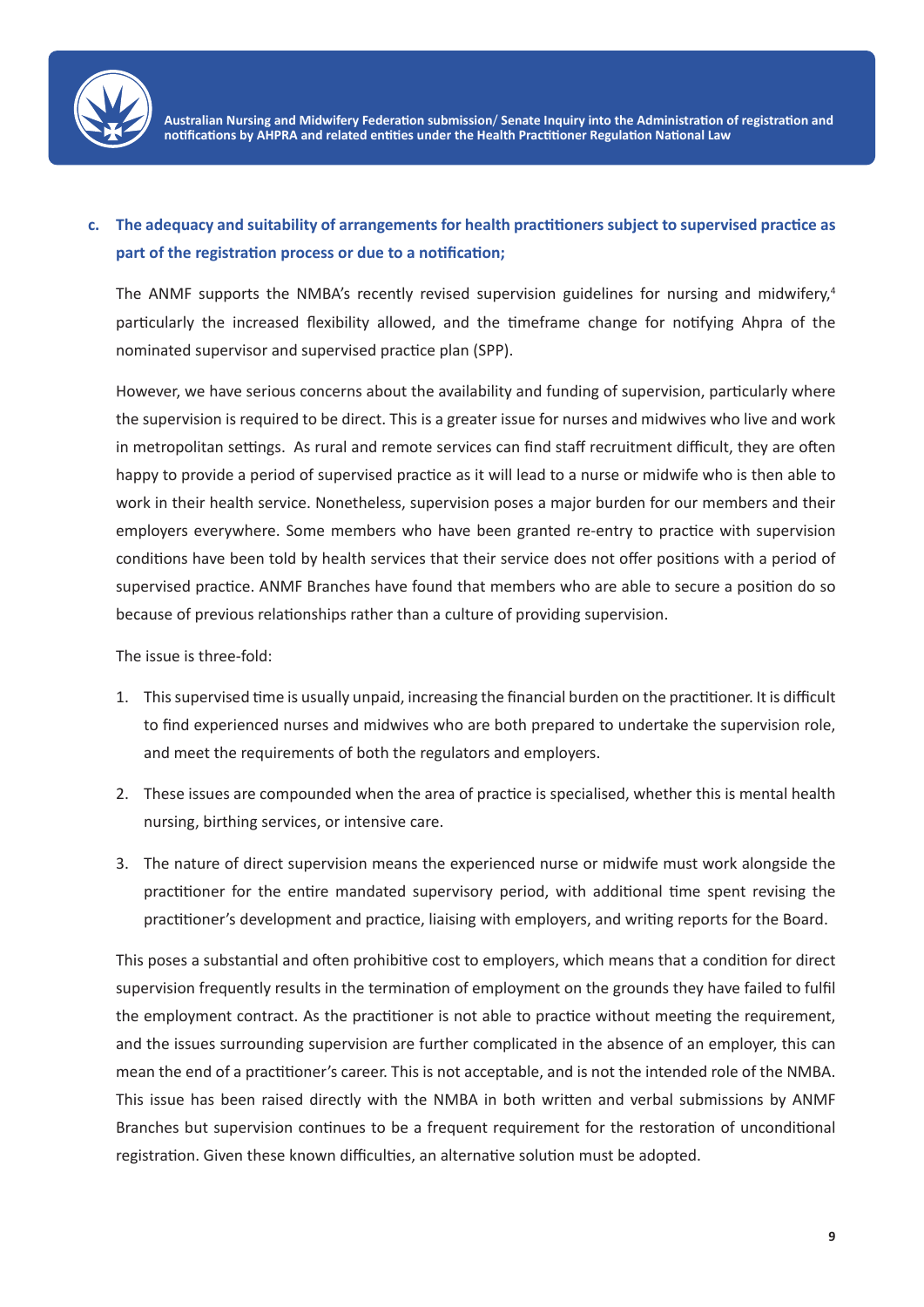

We acknowledge the need to balance public safety against the reasonable expectations of the supervisors and health services. However, consideration must also be given to ensuring the process is not so burdensome that competent practitioners are dissuaded from participating as supervisors, and, potential supervisees are lost to the workforce due to an inability to fulfil the conditions applied.

The ANMF argues that the NMBA should consider whether a health service's existing performance review processes could meet the requirements of an individualised SPP. This would reduce delay, allow practitioners to safely return to work more quickly, and relieve some of the NMBA's regulatory burden by ensuring SPPs are only necessary in the absence of an appropriate health organisation supervisory process.

As discussed in the next section, there is an existing option that would be easier for Ahpra and more accessible to practitioners than supervised practice – utilising Objective Structured Clinical Exams (OSCEs).

The issues related to supervised practice have been raised with the NMBA directly in both written and verbal submissions over the years. Addressing concerns and looking at alternative pathways is necessary to achieve better outcomes for nurses and midwives.

## **d. The application of additional requirements for overseas-qualified health practitioners seeking to become registered in their profession in Australia;**

Historically, this process has been expensive and disjointed. The ANMF is supportive of the new international qualified nursing and midwifery (IQNM) process, which includes the use of a multiple choice examination, orientation to the Australian context of practice and an OSCE to assess aspects of clinical capacity from knowledge and decision making to English and health care language proficiency. While the rollout of the OSCE has been affected by the COVID-19 pandemic, once it is fully operational it will be more efficient and cost effective for IQNMs.

Additionally the ANMF believes OSCEs could be used by the Board to determine practitioner's clinical capacity, replacing the highly problematic use of supervised practice in most cases. This approach would be consistent with the Health Practitioner Regulation National Law Act 2010, which requires an individual successfully completed either:

- "(i) any period of supervised practice in the health profession required by an approved registration standard for the health profession; or
- (ii) any examination or assessment required by an approved registration standard for the health profession to assess the individual's ability to competently and safely practise the profession…"5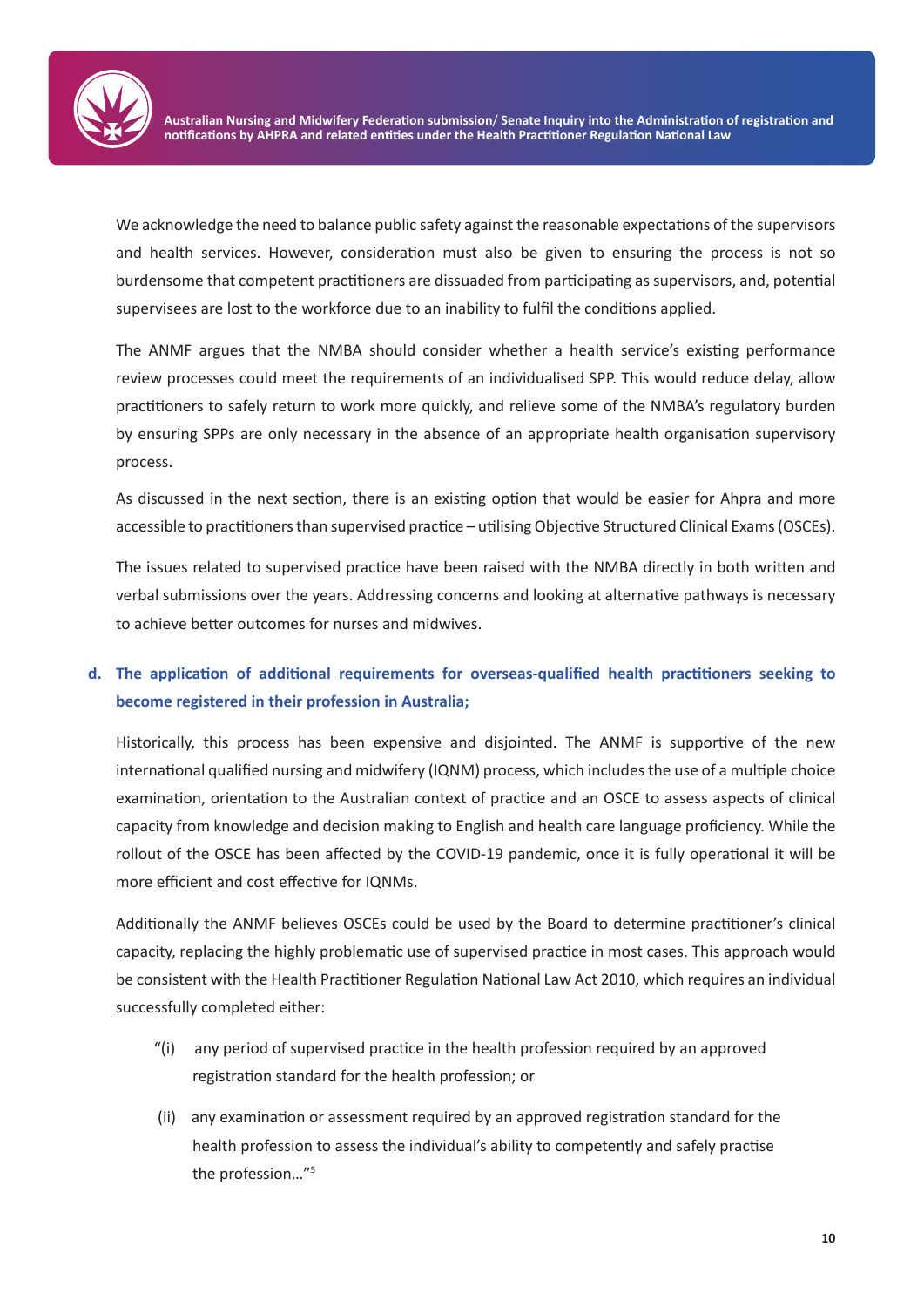

Utilising this option would require some changes from the IQNM process. For example, many of our members seeking to re-enter practice are only interested in working in a particular context of practice, such as mental health or the operating room, in which they were formerly employed. In addition, this option would need to be available in a timely fashion. However, for appropriate candidates, assessment by modified OSCE would alleviate many of the problems currently faced by nurses and midwives seeking re-entry to their profession, without placing the public at risk.

This change of condition from supervised practice to OSCE, where appropriate, will make it much easier and more efficient for practitioners to demonstrate their progress and fitness for practice, without compromising public safety. It will also be a fairer process as testing is standardised, which means everyone undertaking the assessments will be judged by the same high regulatory stakes criteria.

## **e. The role of universities and other education providers in the registration of students undertaking an approved program of study or clinical training in a health profession;**

The ANMF has no issue with approved education providers coordinating student registration, but we have a number of suggestions for how student registration could be improved. We support ANMAC's recent decision to move the requirement to meet the English language skills registration standard prior to commencing, rather than after completing, the approved course of study. This reduces the risk of students graduating from the program but still being unable to meet the English language requirements necessary for registration. This has been a significant issue, particularly for international students undertaking the Diploma of Nursing.

It is also important that students are fully and proactively informed about recency of practice, with a focus on recent graduate requirements. The current Recency of practice registration standard requires more clarity on whether a recent graduate, applying for registration for the first time and whose qualification was awarded between two and five years ago, meets the registration standard. Provision of this information to students should be the responsibility of education providers in partnership with the NMBA.

The ANMF believes student registration should be consistent with practitioner registration, which includes checking of identification, criminal history, and English language proficiency, so students are not in a position of discovering, once they complete their education, that they are ineligible for registration as a practitioner or experience significant delays in obtaining registration due to adverse disclosures in their application for registration. The NMBA is well positioned to support education providers to do this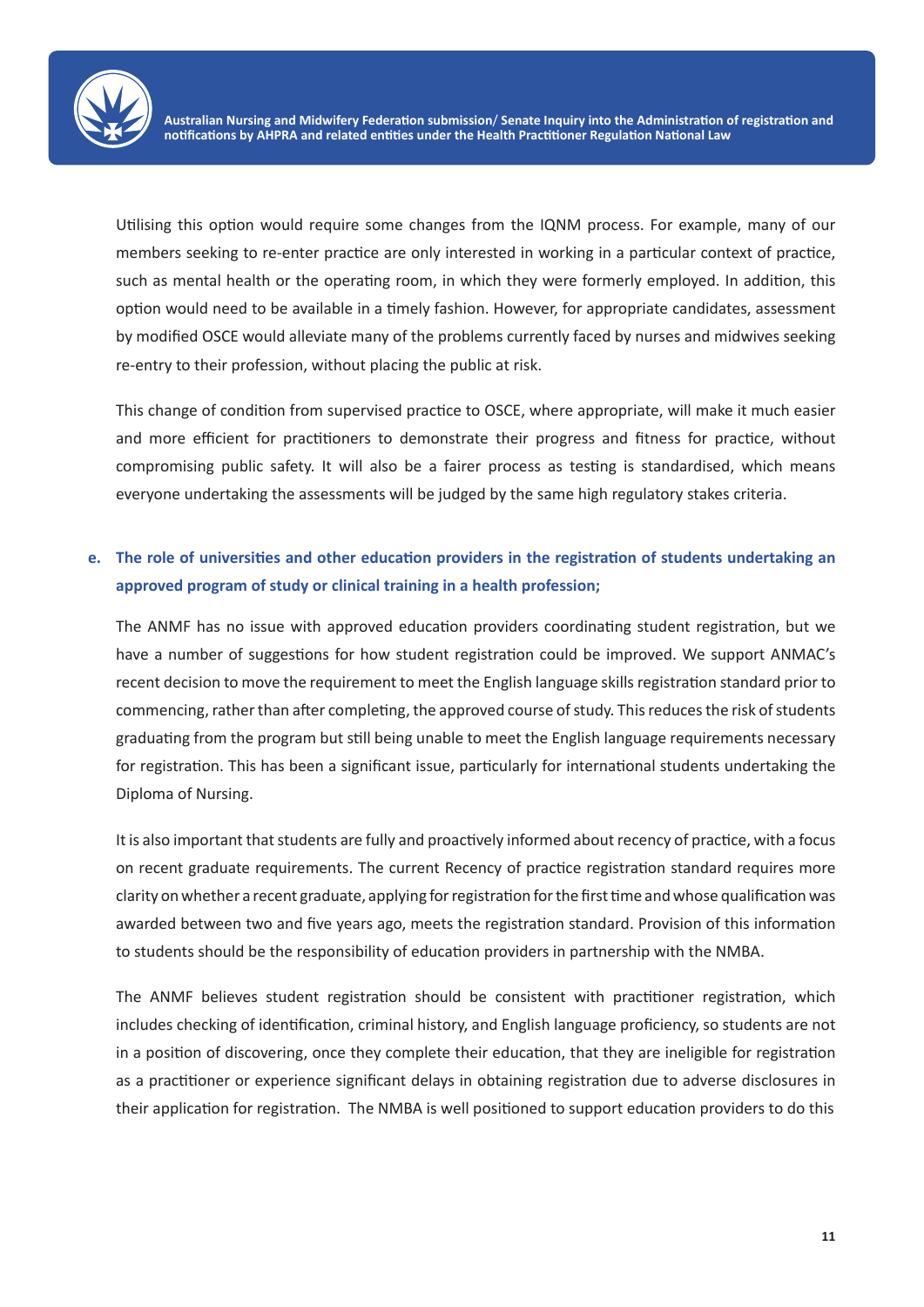

Including these additional suitability requirements as part of student registration, and making the student register public (consistent with, and subject to the same exemptions recently introduced for all other registration categories) would make the transition to general registration very smooth. Linking student registration to practitioner registration would also allow more robust data collection. Workforce data could then be used to track nurses and midwives from the commencement of their program of study to registration and throughout their career. Reporting enrolment numbers, with annual retention data, would also assist with workforce planning, and identify programs that have a high attrition rate.

## **f. Access, availability and adequacy of supports available to health practitioners subject to Ahpra notifications or other related professional investigations;**

Our members have considerable support from their ANMF Branches with regard to notifications or related professional investigations. The ANMF has also strongly supported and lobbied to ensure all nurses and midwives have free, confidential access to advice and referral through the Nurse and Midwife Support Program (a national 24-hour phone service) and the Nursing and Midwifery Health Program (Victoria).

Our members often report that their interactions with Ahpra and the NMBA are distressing and confronting, despite this support.

Practitioners who complete performance assessments due to health concerns are assured that results will only be released to their GP, which is intended to be reassuring and supportive. However, some members report being highly stressed by the process of knowing there is a report, making a GP appointment, and waiting for it while suspecting the result is not good. Further, some Branches report attempting, on several occasions, to have the results released to them so members can have in person support. Despite the members giving consent, in each case the request was denied. For members who have been significantly distressed by the process of notification and investigation, particularly when the outlook is unfavourable, this support could make the difference between being able to adjust to bad news and experiencing serious ill effects.

In addition to emotional support, the ANMF considers that subsidised drug testing should be provided for health practitioners who have a restriction on their registration linked to past substance abuse. These registrants are required to have routine urine or hair analysis in accordance with Ahpra's Drug and Alcohol Screening protocol. Depending on the substances being tested for, each test costs a minimum of several hundred dollars and can run to over \$2000 per occasion, which is a significant financial impost.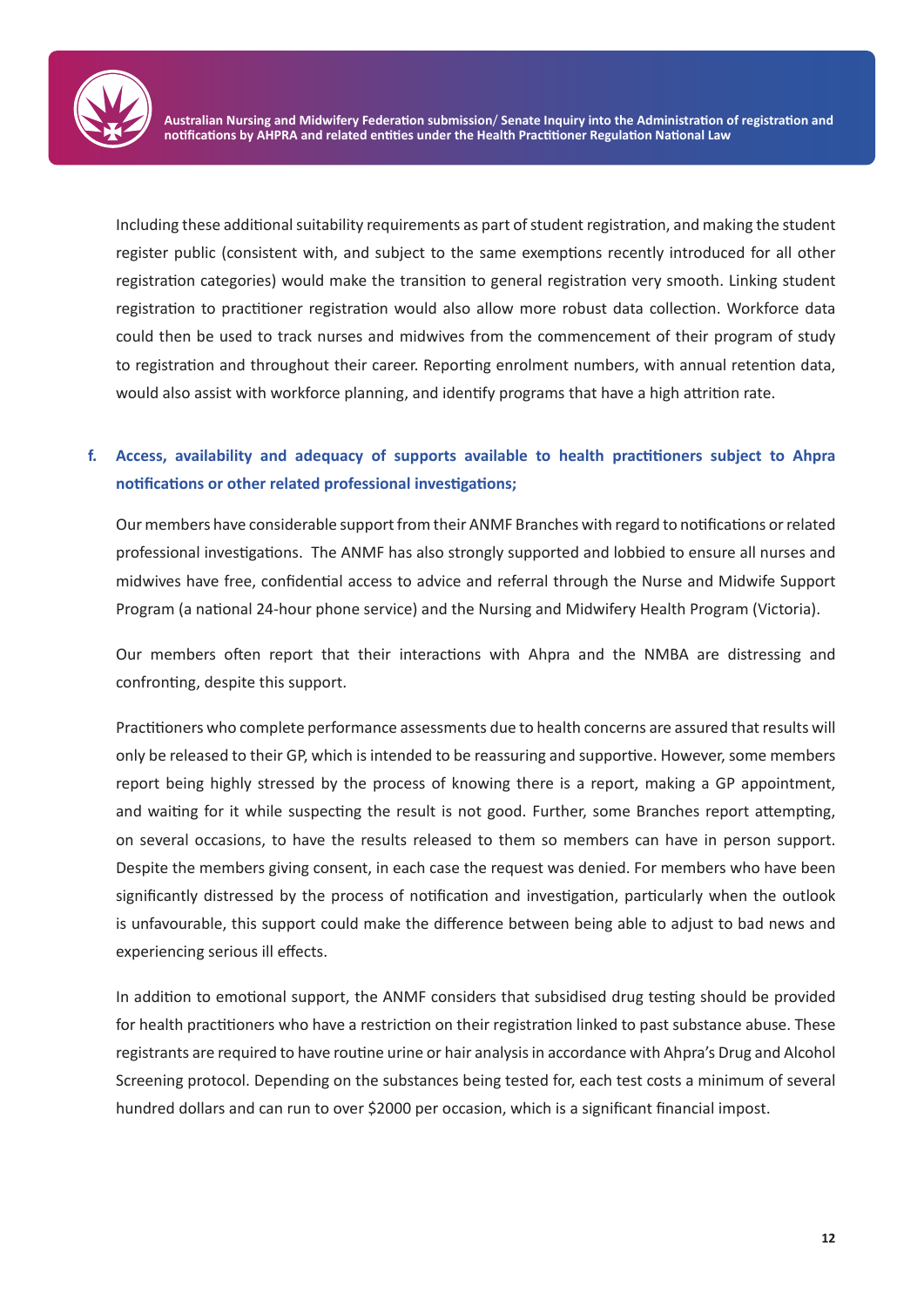

While NSW has a hardship policy to assist with payment of drug and alcohol screening, which is capped at around \$2000 per annum, this is the exception. This is a financially disadvantaged group of nurses and midwives, who are often unemployed as a result of their substance dependency. It is the ANMF's position that substance abuse is a health issue;<sup>6</sup> interventions, including monitoring, should be supportive rather than punitive. One of our Branches reports that a member was made homeless because of the financial burden of testing, and has now left the profession. The ANMF suspects this is not an isolated case. If the NMBA subsidised testing it would result in better compliance and the safe return of more nurses and midwives to the clinical setting.

## **g. The timeliness of Ahpra's investigation of notifications, including any delays in handling, assessment and decision-making, and responsiveness to notifiers;**

The ANMF is concerned about frequent substantial delays, particularly those that affect initial or renewal of registration. While notifications against nurses and midwives are rare, the sheer number of nurses and midwives in Australia, combined with a high level of substantial delays, means a significant number of our members are affected every year.

Our Branches have examples of some cases where there have been extensive issues. In one of these the practitioner's undertaking and original notification, regarding a criminal matter, were made at the start of April 2018; the member pled guilty 11 months later, and the Board is not only still to make a determination about registration, the materials upon which this decision will be made were only received in mid-April of 2021. In another case being managed by the same Branch, the original notification was made at the beginning of September 2018, regarding conduct from 2014-2018, and the statement of agreed facts (not even an outcome) was received in April of this year.

While these examples are uncommon, extensive delays are not infrequent. In one instance a practitioner made an adverse disclosure when renewing their registration in April 2019, and the case was not resolved until the following March 2020. This meant the member was unable to experience any certainty about the outcome of this disclosure for almost a year.

These delays can also be the direct cause of a member being unable to comply with the Board's directive, as happened in one case where the practitioner disclosed information at the time of renewing in April 2019. By the time the Board imposed conditions in February 2020, the member's health condition had resolved, so there was no need to meet the imposed conditions to regain their registration.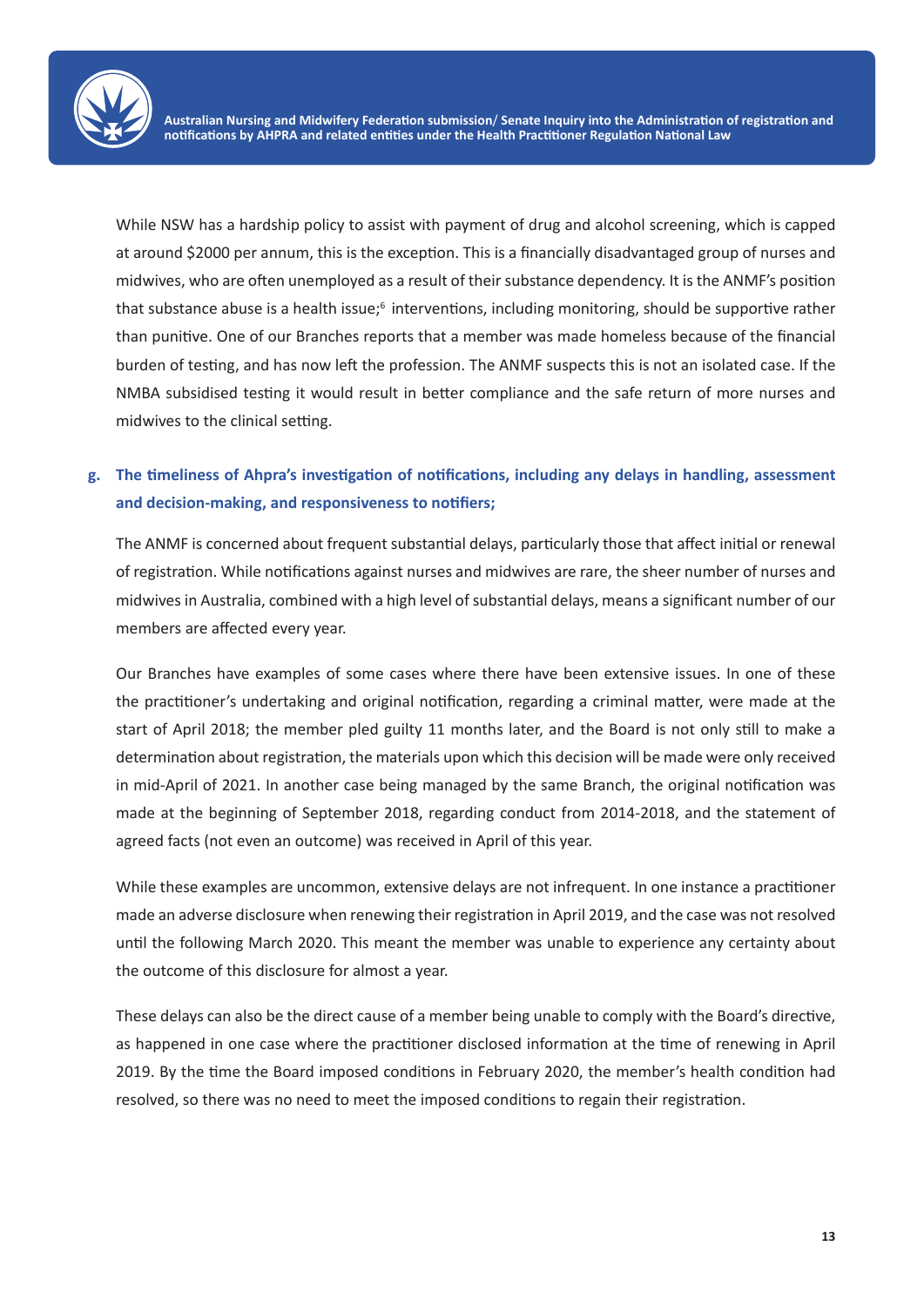

These examples illustrate timelines that are unfair to and unfairly onerous on practitioners, who report feeling forgotten, lost in the system, or denied due process. The combination of time passing and the stress of months-long delays impair members' ability to accurately recall precise details, sequence of actions, and timelines. This is particularly the case if they were not notified until sometime after the allegations and/or event/s. Ahpra and the Board have a remit to protect the public; the diligence with which this is met cannot come at the expense of a practitioner's physical, financial, and mental wellbeing. Improved communication, consistency of case management, and accountability for delays would make a significant difference to practitioners' experiences without unduly burdening Ahpra and the NMBA or compromising the public. In every case where it is safe for a nurse or midwife to return to practice, they should be supported by the NMBA to do so.

## **h. Management of conflict of interest and professional differences between Ahpra, National Boards and health practitioners in the investigation and outcomes of notifications;**

#### *Conflicts of interest*

It is the ANMF's expectation that any conflict of interest be declared, and the relevant party recuse themselves from any investigation, hearing or disciplinary proceeding. In addition, where the case involves clinical advisors or experts, relevant information (including their experience, qualifications, and any relevant affiliations) should be provided to all the parties.

#### *Professional differences*

Decisions made by Ahpra and the Board determine whether a nurse or midwife is able to practice, the degree of autonomy they have in the workplace, their opportunities for career advancement, and their employability. These are all factors that affect nurses' and midwives' employment status, income, physical and mental health, and ability to support their families.

ANMF Branches report inconsistencies in the way the National Law and policies are interpreted and enacted in different jurisdictions and between different professions' Boards in the same state or territory. This specifically refers to cases where an investigation has involved nurses or midwives and doctors who exhibited the same or highly similar shortfalls in practice. Invariably, the NMBA's decision-making is harsher than the Medical Board of Australia's determinations. For example, where the Medical Board offers the registrant the option of an undertaking not to practice until the completion of relevant education or counselling, the NMBA has been known to take immediate action. As described in the previous section, it can be years between commencing and completing an investigation into fitness to practice or a complaint.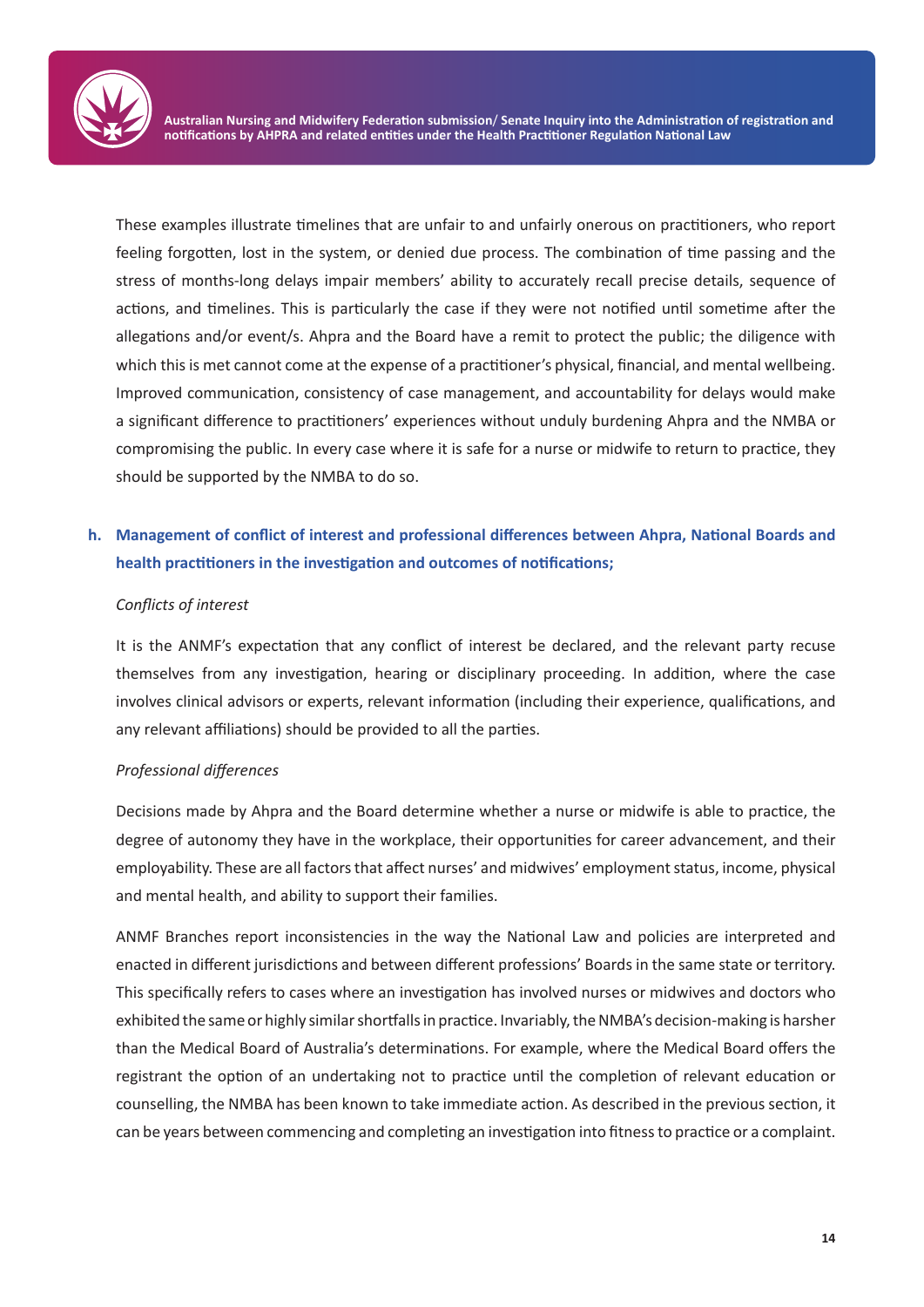

If differing interpretations result in nurses and midwives being disadvantaged, sometimes significantly, and unfairly burdened with conditions, then the system is unjust. That this happens, even if only rarely, means the NMBA needs to provide further oversight to Ahpra, including investment in education that ensures officers are able to make consistent decisions about health practitioners. For this reason, we believe there is an existing, unmet need for closer alignment across the professions and National Boards, to improve consistent decision-making and thereby reduce disparities in disciplinary outcomes and handling of investigations.

### **i. The role of independent decision-makers, including state and territory tribunals and courts, in determining the outcomes of certain notifications under the National Law;**

ANMF Branches report that the involvement of the state or territory based tribunals in cases exacerbates existing delays. The process of referring notifications made to Ahpra to tribunal means cases are doublehandled, increasing the number of cases that fall through the gaps between and within agencies, and extending an already long process where decision-making is required at multiple points before a final determination is made. The ANMF believes a simplified process or the introduction of an intermediate decision-maker for uncomplicated cases would reduce the burden on state or territory tribunals, in turn improving the timeliness of outcomes for practitioners.

### **j. Mechanisms of appeal available to health practitioners where regulatory decisions are made about their practice as a result of a notification;**

In the interests of natural justice, any decision made regarding a practitioner's registration should be open to appeal.

## **k. How the recommendations of previous Senate inquiries into the administration of notifications under the National Law have been addressed by the relevant parties;**

The results of the 2016 Senate Community Affairs Reference Committee (the Committee) Inquiry into the medical complaints process in Australia, which focused on bullying in the medical profession, gave rise to a broader Inquiry in 2017 that examined the larger issue of Ahpra's complaints mechanisms under the National Law. As the ANMF noted in the Federal Secretary's evidence to the Inquiry and both our original7 and subsequent submissions,<sup>8</sup> the emphasis in both Inquiries was on the medical profession, of which we are not part.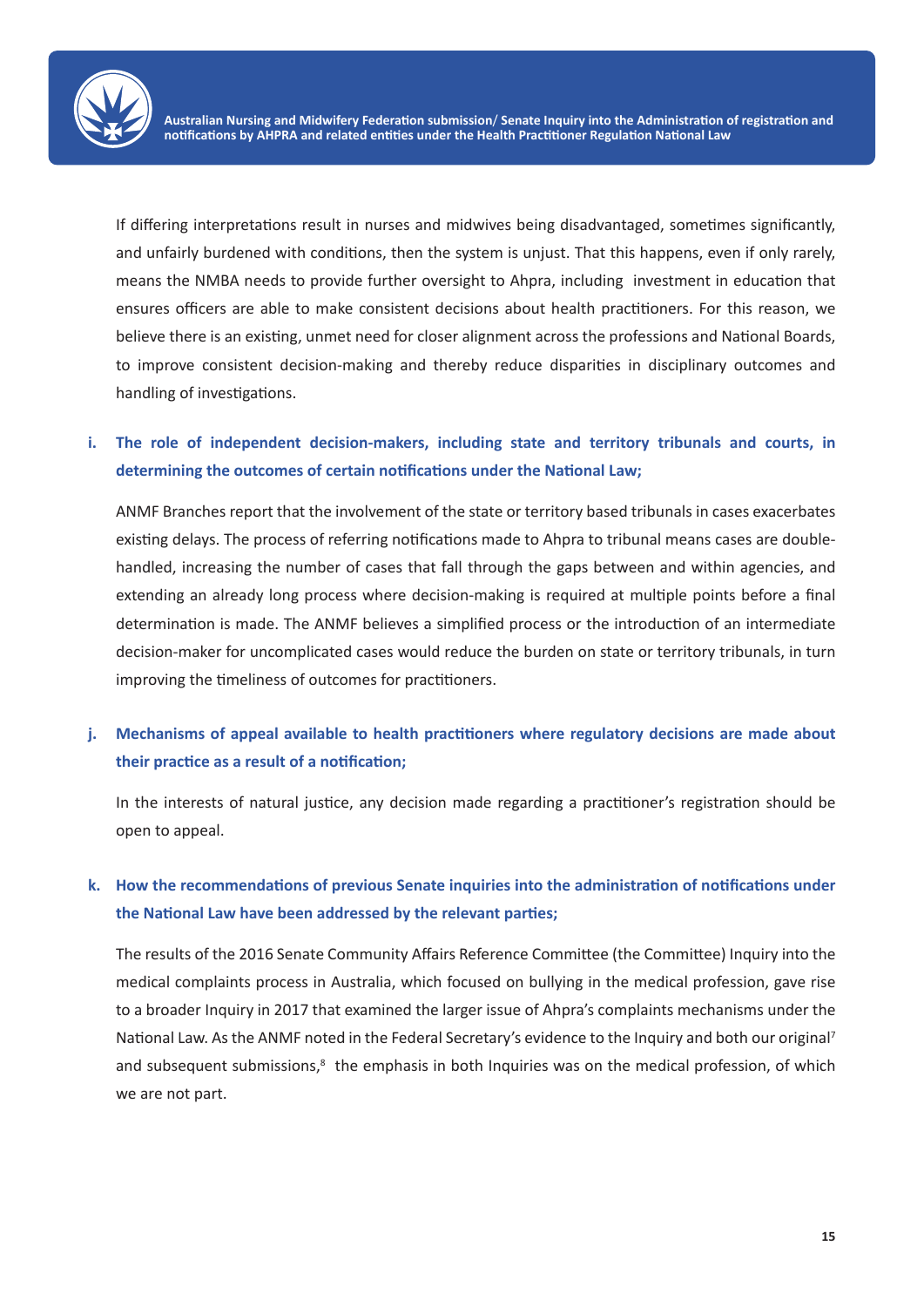

However, the ANMF has an abiding interest in regulatory mechanisms that affect our members and our professions in general, including workplace bullying. This kind of behaviour is a significant issue in health care, between and within professions. We have been pleased to see bullying behaviours taken more seriously across all sectors of health care, including its inclusion as a form of occupational violence. *Our*  Bullying in the Workplace policy,<sup>9</sup> which was first approved in 2004, was complemented in 2008 by our Prevention of occupational violence and aggression in the workplace policy;<sup>10</sup> both policies have been reviewed and re-endorsed, most recently in 2018.

While occupational violence is an issue that affects the regulated professions, the primary remit of Ahpra, through the National Boards, is to protect the public. Unless a case of workplace bullying can be directly connected to actual or potential public harm, our position then and now, is that this behaviour should be dealt with by employers in the first instance and, in cases where this is inadequate, by the appropriate state or territory occupational health and safety regulator. In the event that occupational violence between regulated health practitioners were to place the public at risk, such behaviour would constitute notifiable conduct, requiring mandatory notification to Ahpra under Section 140 of the National Law.

The 2017 Committee report <sup>11</sup> (the Report) made fourteen recommendations. Based on the commentary points made in chapter 5 of the Report, though the recommendations were made to the National Law regulatory bodies as a whole, many were made based on issues that were profession-specific, and none of these applied to nurses or midwives.

#### *Recommendation 1*

*The committee recommends that AHPRA review and amend the way it engages with notifiers throughout the process to ensure that all notifiers are aware of their rights and responsibilities and are informed about the progress and status of the notification.*

Our Branches' engagement with the notification process is predominantly focused on the nurse or midwife about whom a complaint has been made, rather than the notifier's perspective. While the ANMF is aware of changes Ahpra and the NMBA have made to the descriptions of these processes, we are unable to comment on whether or not these timelines for notifiers are met.

#### *Recommendations 2 and 3*

*The committee recommends that AHPRA and the national boards develop and publish a framework for identifying and dealing with vexatious complaints and*

*The committee recommends that the COAG Health Council consider whether recourse and compensation processes should be made available to health practitioners subjected to vexatious claims.*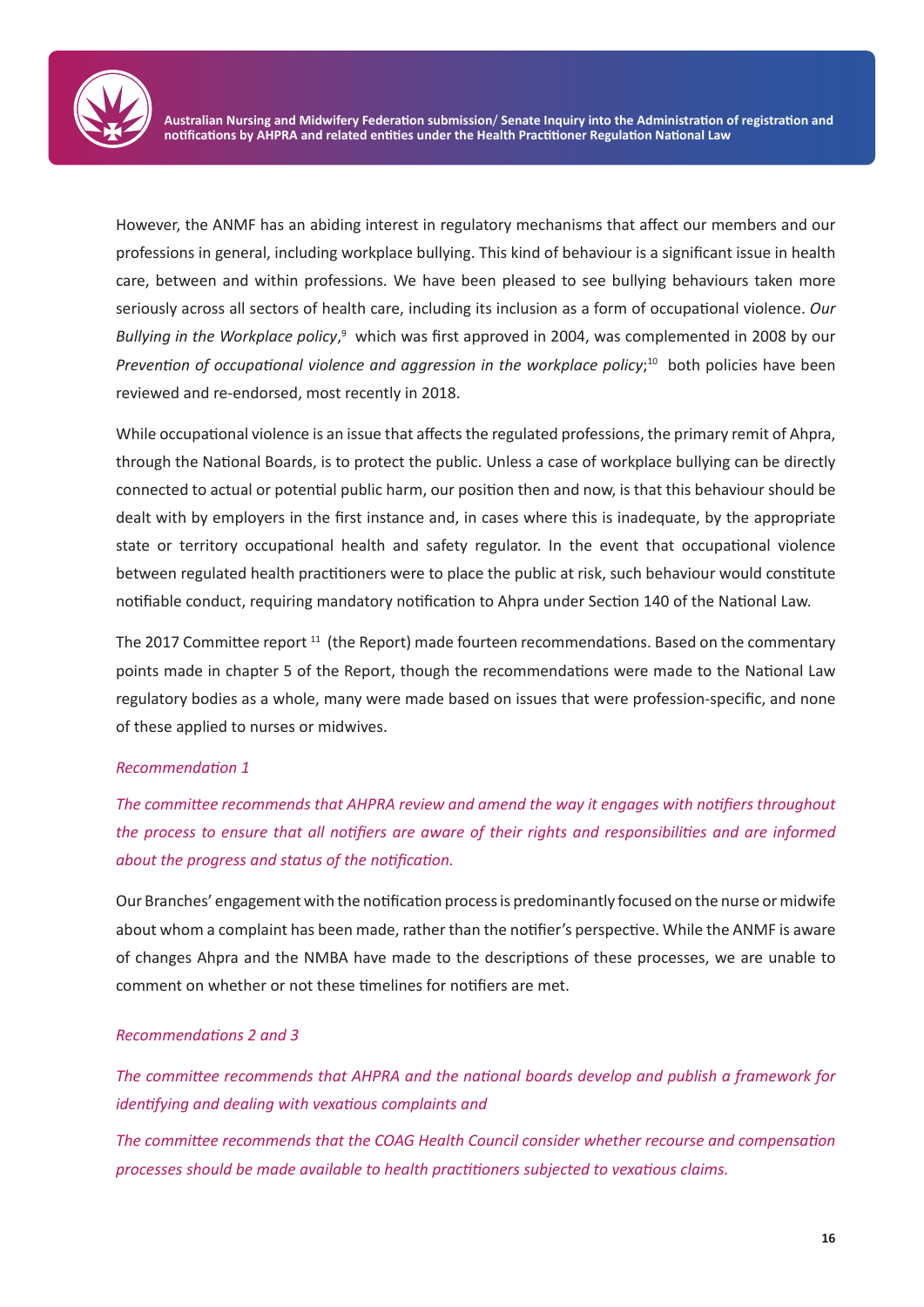

While this submission has addressed inappropriate referrals to Ahpra and the NMBA in section b), a vexatious complaint is more than one that is inappropriate, distressing to the practitioner, unfounded, or otherwise sub-optimal. As defined by the independent report into vexatious complaints12 commissioned by Ahpra in response to the Committee recommendations, and which forms the basis of the regulator's resulting vexatious complaints framework, a vexatious complaint is "a groundless complaint made with an adverse primary intent to cause distress, detriment or harassment to the subject." According to the Report, genuinely vexatious complaints (i.e. of the kind that meet this definition) account for less than 1% of all those received by Ahpra.

Nurses and midwives comprise 56.3% of regulated professionals,<sup>13</sup> but receive only 0.5% and 0.3% respectively of notifications as a population, $14$  compared with an average of 1.7% across the regulated professions.15 Our Branches have not reported any of these to be vexatious, so while we are aware that Ahpra has adopted this recommendation, the ANMF is not in a position to comment on how this has translated into practitioner experience.

#### *Recommendation 4*

*The committee recommends that AHPRA and the national boards institute mechanisms to ensure appropriate clinical peer advice is obtained at the earliest possible opportunity in the management of a notification.*

Of the 1,872 notifications lodged with Ahpra about registered or enrolled nurses in 2019/2020 32.1% related to clinical care or medication, while clinical care accounted for 58.8% of the 85 notifications regarding midwives in this timeframe. It is only in these cases where appropriate clinical peer advice would be sought.

It may be the case, as mooted in points 5.31 and 5.32 of the report, that seeking the advice of clinical peers as soon as possible would reduce the time taken to perform assessments and investigations. However, as previously discussed in sections b) and h) of this submission, the ANMF believes processes that enhance case management continuity and communication would more usefully address the issues our members experience with notifications under the current system.

#### *Recommendation 5*

*The committee recommends that AHPRA immediately strengthen its conflicts of interest policy for members of boards and that the Chair of the board should make active inquiries of the other decision makers about actual or potential conflicts of interest prior to consideration of a notification.*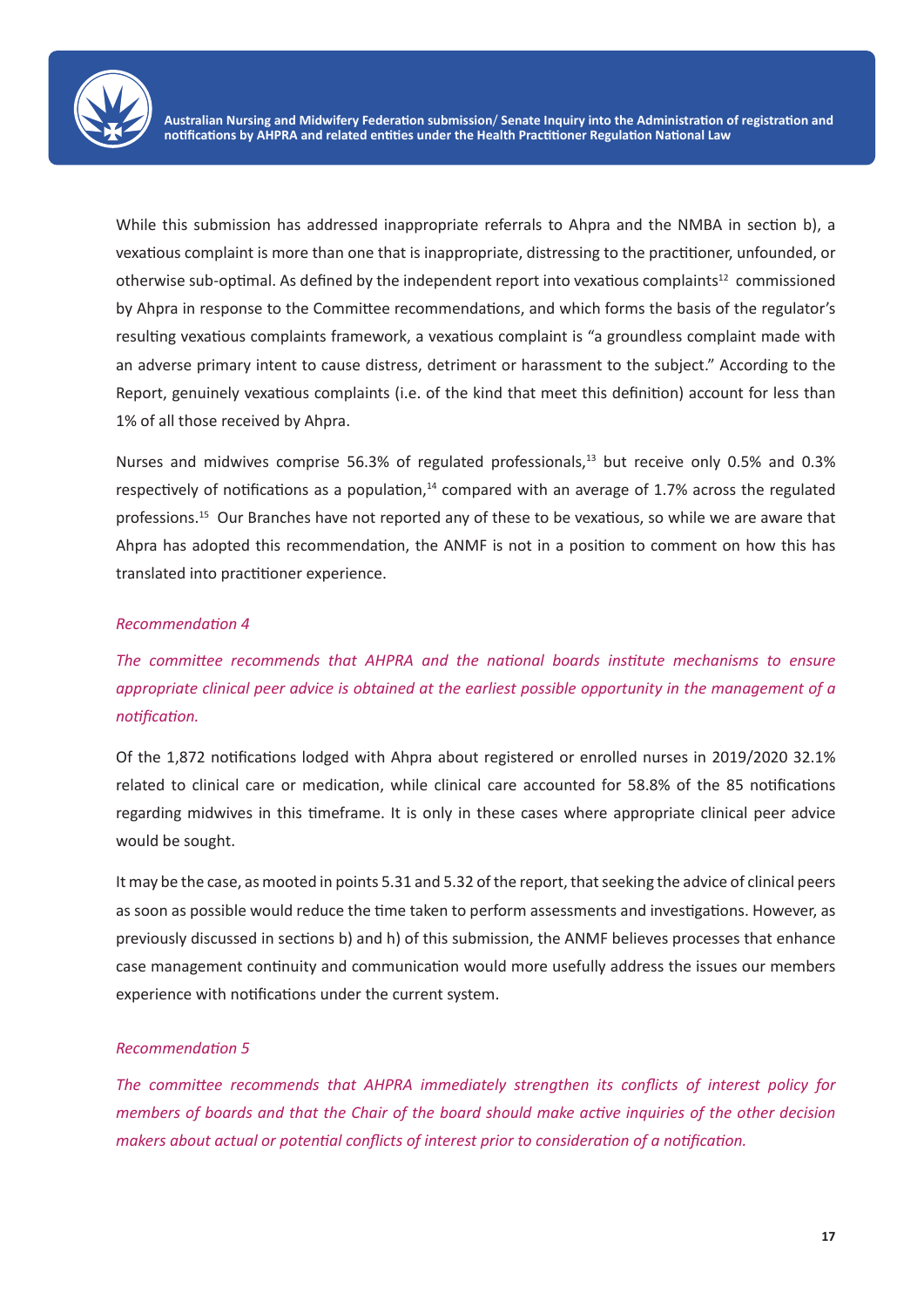

We note that while Ahpra's Conflict of Interest Procedures is dated April 2015,<sup>16</sup> and therefore before the Committee Inquiry, applications for membership of every National Board, as well as multiple guidelines of Ahpra and the National Boards stress that conflicts of interest must be declared. As discussed in sections b) and h) above, we would expect any party involved in decision making about policies, processes, investigations or outcomes of notifications to declare any conflict of interest as soon as the party becomes aware of it, and to then recuse themselves. Neither our members nor Branches have raised undeclared conflicts of interest as an issue in dealings with Ahpra and the NMBA.

#### *Recommendation 6*

## *The committee recommends that AHPRA develop a transparent independent method of determining when external advice is obtained and who provides that advice*

Points 5.41 and 5.42 of the Report strongly suggest this recommendation was made because of the potential, real or perceived, that external advice sought by Ahpra or the Boards in a specific case may come from a person who was a professional rival of the practitioner under investigation. This is not a concern the ANMF holds for our members, and we are not in a position to comment on Ahpra's response to this recommendation.

#### *Recommendation 7*

### *The committee recommends that AHPRA consider providing greater remuneration to practitioners called upon to provide clinical peer advice.*

Points 5.45 and 5.46 of the Report are not readily applicable to the nursing or midwifery professions, as detailed in our response to recommendation 4 above. The ANMF does not have concerns with the remuneration offered to clinical peers by Ahpra or the NMBA.

#### *Recommendation 8*

*The committee recommends that AHPRA formally induct and educate board members on the way the regulatory powers of the board can be used to achieve results that both manages risk to the public and educates practitioners* 

The ANMF absolutely agrees with the Report that, wherever possible, the processes used by Ahpra and the Boards should support practitioners to reflect upon their practice, identify contributing factors, and learn from these adverse experiences. We also agree that the Boards do not centre these kinds of outcomes in all cases. As described throughout this submission, the NMBA does not communicate with members about the progress of cases or provide or facilitate mentoring or other practices that encourage nurses and midwives to return to clinical practice as improved practitioners.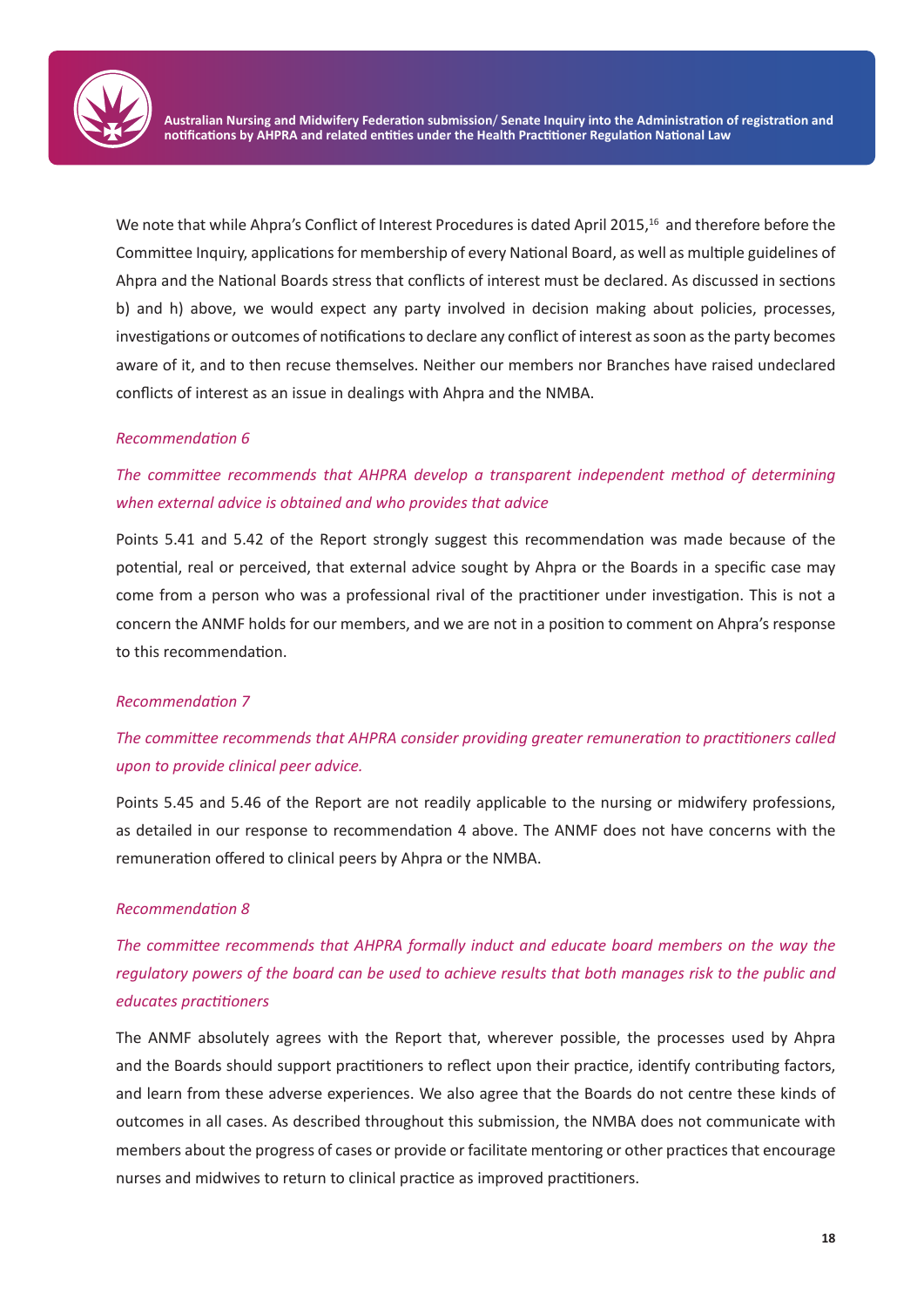

#### *Recommendations 9 and 10*

*The committee recommends that AHPRA conduct additional training with staff to ensure an appropriately broad understanding of the policies it administers and provide staff with ongoing professional development related to the undertaking of investigations and*

*The committee recommends that the COAG Health Council consider amending the National Law to reflect the Psychology Board of Australia's policy on single expert witness psychologists acting in family law proceedings.*

Points 5.557 to 5.60 and 5.62 to 5.65 of the Report make it clear these recommendations were made in response to concerns about knowledge regarding chiropractors and some aspects of single expert witness psychologists. The ANMF is not in a position to comment on Ahpra's response to these recommendations.

#### *Recommendations 11 and 12*

*The committee recommends that the COAG Health Council consider making a caution an appellable decision and* 

*The committee recommends that the COAG Health Council consider whether notifiers should be permitted to appeal board decisions to the relevant tribunal.*

As discussed in section j) of this submission, the ANMF believes that the capacity to appeal a decision forms part of natural justice, and therefore support the creation of processes for appeal by Ahpra and the National Boards in response to these recommendations.

#### *Recommendation 13*

*The committee recommends that AHPRA take all necessary steps to improve the timeliness of the complaints process and calls on the Australian Government to consider avenues for ensuring AHPRA has the necessary additional resources to ensure this occurs.*

As discussed throughout this document, our Branches report unreasonable delays in both complaints resolution and issues regarding registration and renewal. The ANMF agrees with the report that all available options be explored to remediate these delays, and does not consider that timeliness has been substantially improved in the four years since this recommendation was made.

#### *Recommendation 14*

*The committee recommends that AHPRA institute a practice of providing monthly updates to complainants and medical professionals whom are the subject of complaints.*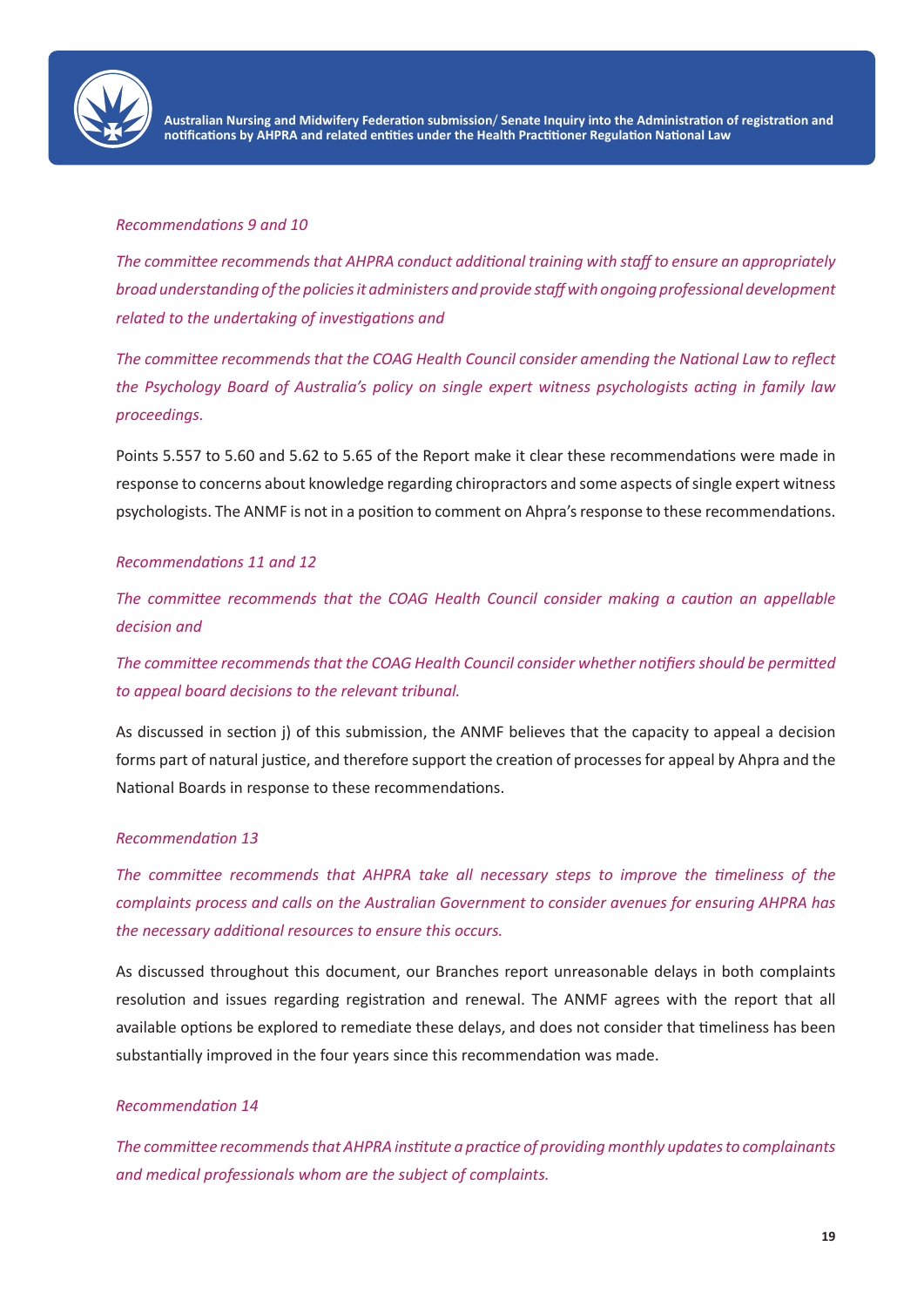

As discussed in this submission, particularly under section b), delay is a major concern for those few of our members who are subject to an investigation. We therefore argue that further action on this recommendation is needed. We once again note that nurses and midwives (along with all but one of the other regulated professions) are health professionals, not medical professionals.

#### **l. Any other related matters.**

#### *Unregistered care workers*

Over 15 years ago, the ANMF identified and advocated for the need to regulate aged care workers, who currently comprise 70% of the direct aged care workforce. Our members have long expressed concern that care workers, particularly but not only those employed in nursing homes, are not regulated. These concerns, raised by registered and enrolled nurses and by care workers themselves, relate to the current lack of consistency across educational preparation requirements and competence, and even a minimum English language standard.

As importantly, there is no national, or even local, register to track an aged care worker unless there has been an established public safety risk. Unlike the regulated professions, there is no requirement for a criminal history check unless the employer requests one, and no capacity, let alone established external process, for employers and regulated health practitioners to report concerns or manage complaints about an individual unregulated care worker. Currently, if an aged care worker is found to be unsafe in the care they provide and is dismissed from their employment, unless reported they can move on to another employer with a minimal checking process occurring or, on many occasions, without any process at all. This presents a significant and real risk of harm to the public.

These issues underpin our recommendation to the 2020 Aged Care Worker Regulation Scheme Consultation<sup>17</sup> that the national registration and accreditation scheme be extended to include unregulated aged care workers. Ensuring this workforce meets a national minimum standard of education, English language skills proficiency, and are fit and proper persons for their role will assist in ensuring that vulnerable elderly people receive safe care regardless of where that care is delivered.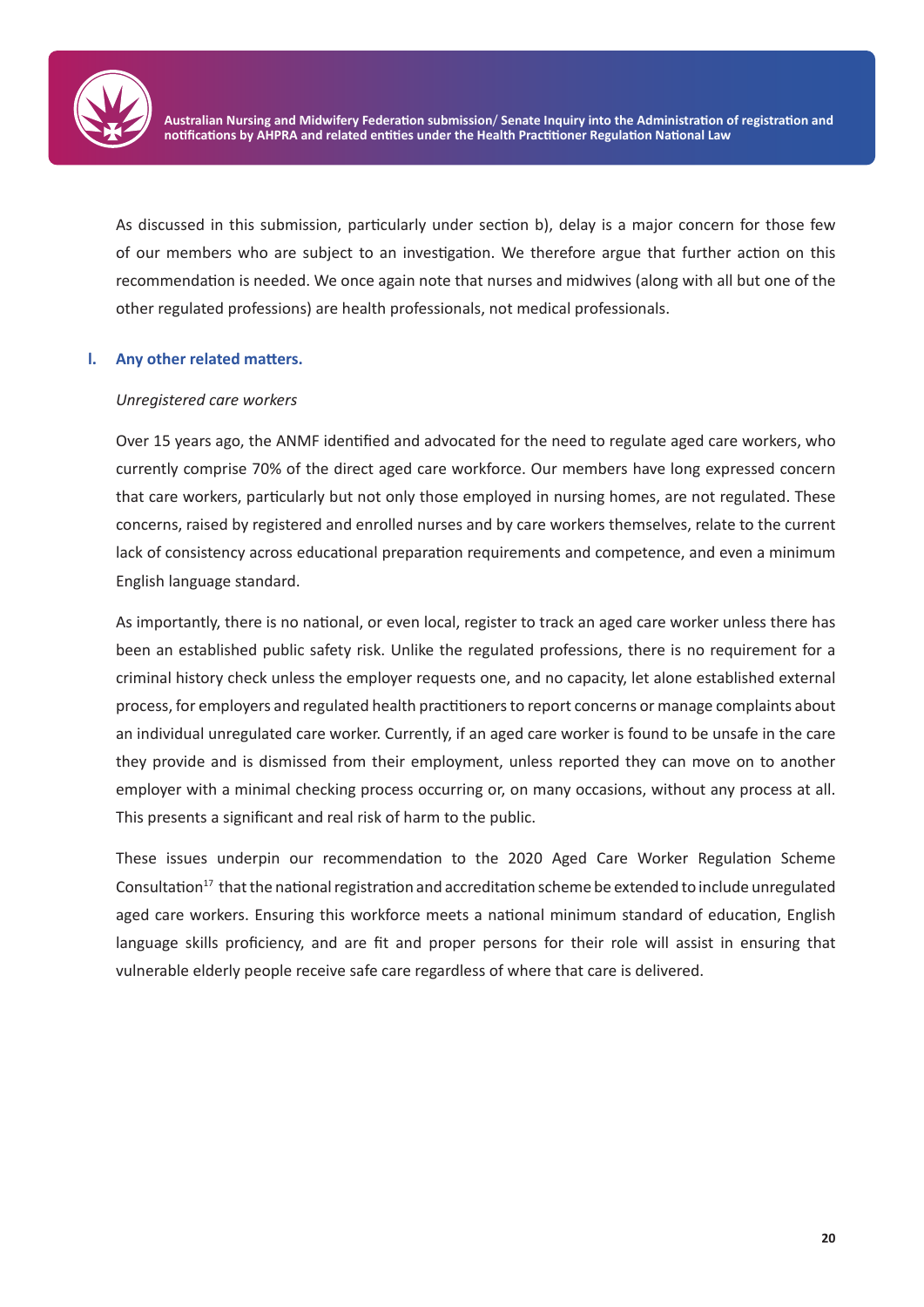

## **CONCLUSION**

Thank you for the opportunity to provide a response to the Senate Inquiry into the administration of registration and notifications by Ahpra and related entities under the National Law. Our submission has focused on the areas that are problematic for our members, with case management and extensive delays in case resolution being the most frequent of these. The ANMF strongly supports the NRAS and continues to work productively with Ahpra and the NMBA for the best interests of both our nurse and midwife members and the public.